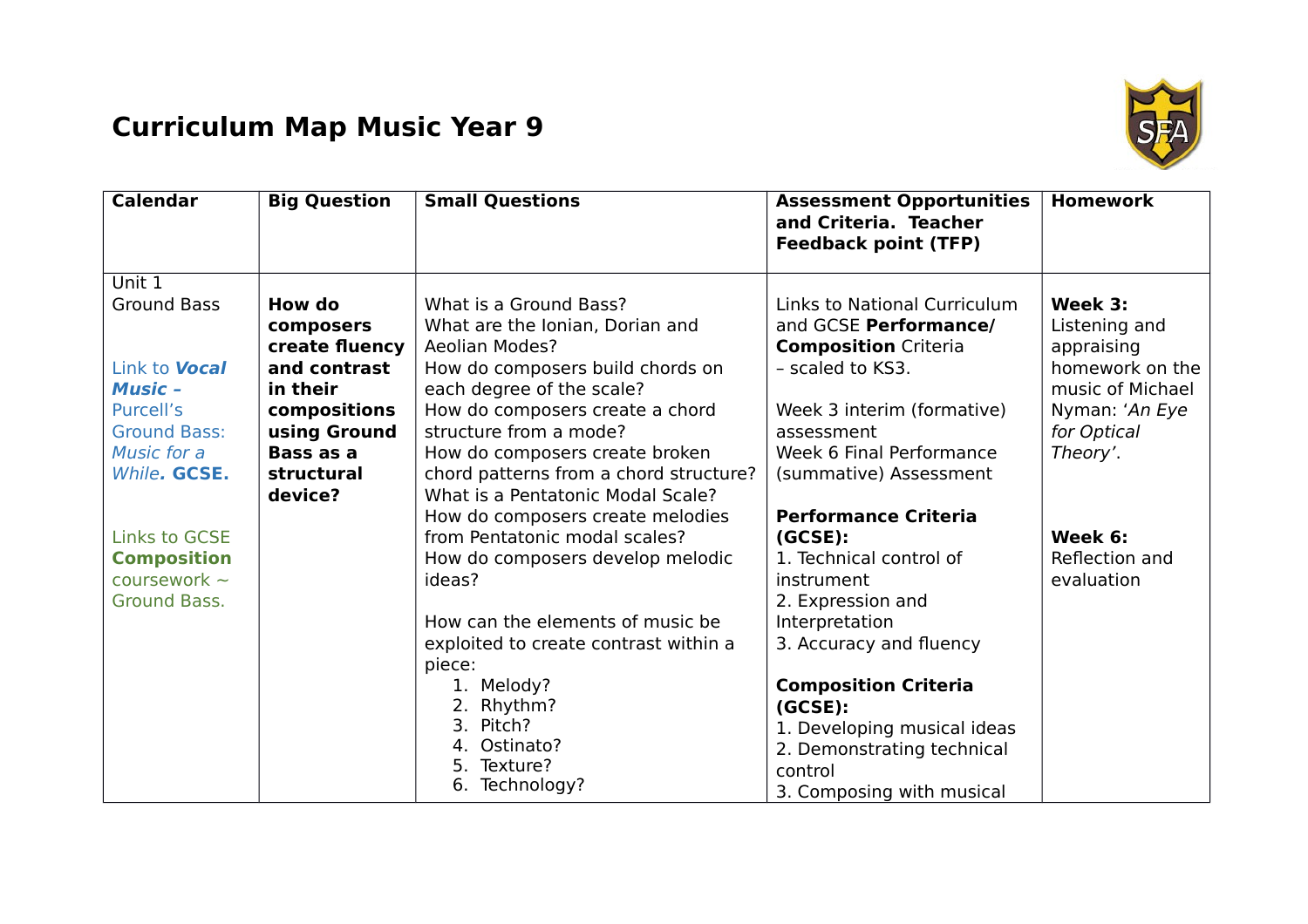|                                                                                                                        |                                                                                                      | 7. Structure?<br>8. Harmony?<br>9. Instrumentation/Timbre?<br>10. Dynamics?<br>What is additive/ subtractive Texture?<br>What is Arch Form/ Structure?<br>How do composers create a coherent<br>compositions using Ground Bass Form/<br>Structure?                                     | coherence                                                                                                                                                                                                                                                |                                                                                                                 |
|------------------------------------------------------------------------------------------------------------------------|------------------------------------------------------------------------------------------------------|----------------------------------------------------------------------------------------------------------------------------------------------------------------------------------------------------------------------------------------------------------------------------------------|----------------------------------------------------------------------------------------------------------------------------------------------------------------------------------------------------------------------------------------------------------|-----------------------------------------------------------------------------------------------------------------|
| Unit 2<br>Minimalism<br>Link to <b>Fusion:</b><br><b>Afro Celt</b><br><b>Sound</b><br><b>System:</b><br>Release. GCSE. | How do<br>composers<br>create<br>compositions<br>based on the<br>techniques of<br><b>Minimalism?</b> | What is minimalism?<br>Who are the minimalist composers<br>and what are their techniques?<br>What are the main techniques used in<br>minimalism?<br>What is a musical cell?<br>What is looping?<br>What is layering?<br>What is transformation?<br>What is note addition/ subtraction? | <b>Links to National Curriculum</b><br>and GCSE Performance/<br><b>Composition Criteria</b><br>- scaled to KS3.<br>Week 3 interim (formative)<br>assessment<br>Week 6 Final Performance<br>(summative) Assessment                                        | Week 3:<br>Listening and<br>appraising<br>homework on the<br>music of Steve<br>Reich: Electric<br>Counterpoint. |
| <b>Links to GCSE</b><br><b>Composition</b><br>coursework.                                                              |                                                                                                      | What is Temporal displacement?<br>How do composers create a coherent<br>compositions using minimalist<br>techniques?                                                                                                                                                                   | <b>Performance Criteria</b><br>(GCSE):<br>1. Technical control of<br>instrument<br>2. Expression and<br>Interpretation<br>3. Accuracy and fluency<br><b>Composition Criteria</b><br>(GCSE):<br>1. Developing musical ideas<br>2. Demonstrating technical | Week 6:<br>Reflection and<br>evaluation                                                                         |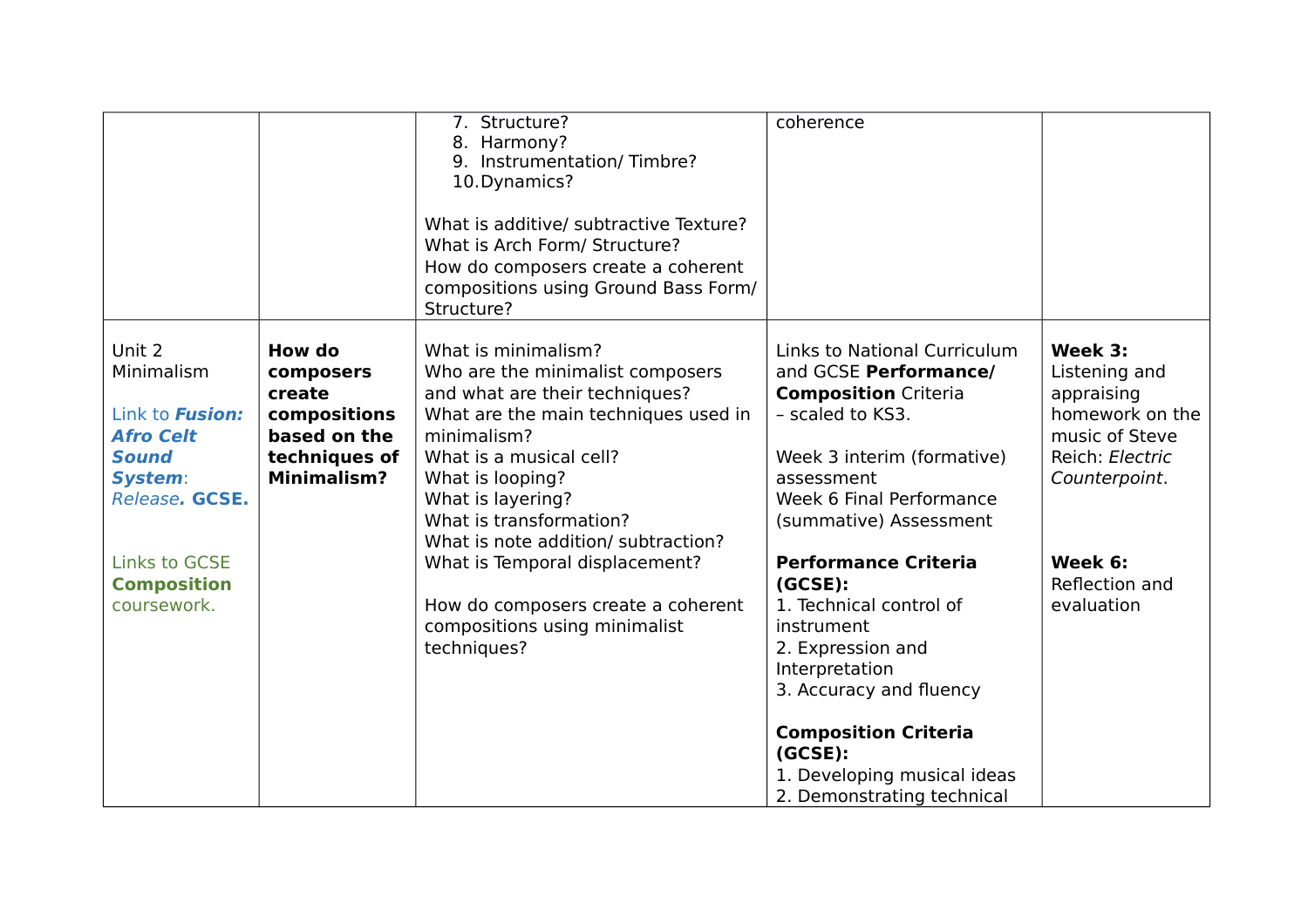|                                                                                                                                                        |                                                                                                   |                                                                                                                                                                                                                                                                    | control<br>3. Composing with musical<br>coherence                                                                                                                                                                                                                                                             |                                                                                                              |
|--------------------------------------------------------------------------------------------------------------------------------------------------------|---------------------------------------------------------------------------------------------------|--------------------------------------------------------------------------------------------------------------------------------------------------------------------------------------------------------------------------------------------------------------------|---------------------------------------------------------------------------------------------------------------------------------------------------------------------------------------------------------------------------------------------------------------------------------------------------------------|--------------------------------------------------------------------------------------------------------------|
| Unit 3<br>Fusion: African<br>Drumming/<br>Western<br><b>Tonalities</b><br>Link to <b>Fusion:</b><br><b>Afro Celt</b><br><b>Sound</b><br><b>System:</b> | How can music<br>from different<br>traditions be<br>fused to create<br>a coherent<br>composition? | What is Fusion Music?<br>What is African Drumming?<br>What is Western Tonality?<br>How do we compose coherent<br>structures using African drumming as<br>a foundation?<br>How do we create harmonic and<br>melodic structures form Western<br>Scales / Tonalities? | <b>Links to National Curriculum</b><br>and GCSE Performance/<br><b>Composition Criteria</b><br>- scaled to KS3.<br>Week 3 interim (formative)<br>assessment<br>Week 6 Final Performance<br>(summative) Assessment                                                                                             | Week 3:<br>Listening and<br>appraising<br>homework on the<br>music of Afro<br>Celt Sound<br>System: Release. |
| Release. GCSE.<br><b>Links to GCSE</b><br><b>Composition</b><br>coursework.                                                                            |                                                                                                   |                                                                                                                                                                                                                                                                    | <b>Performance Criteria</b><br>(GCSE):<br>1. Technical control of<br>instrument<br>2. Expression and<br>Interpretation<br>3. Accuracy and fluency<br><b>Composition Criteria</b><br>(GCSE):<br>1. Developing musical ideas<br>2. Demonstrating technical<br>control<br>3. Composing with musical<br>coherence | Week 6:<br>Reflection and<br>evaluation                                                                      |
| Unit 4<br><b>Games Trailers</b><br>PHC/<br>Song writing                                                                                                |                                                                                                   | What is music for the Games Industry?<br>How can music be used to promote a<br>games industry product?                                                                                                                                                             | Links to National Curriculum<br>and GCSE Performance/<br><b>Composition Criteria</b>                                                                                                                                                                                                                          | Week 3:<br>Listening and<br>appraising                                                                       |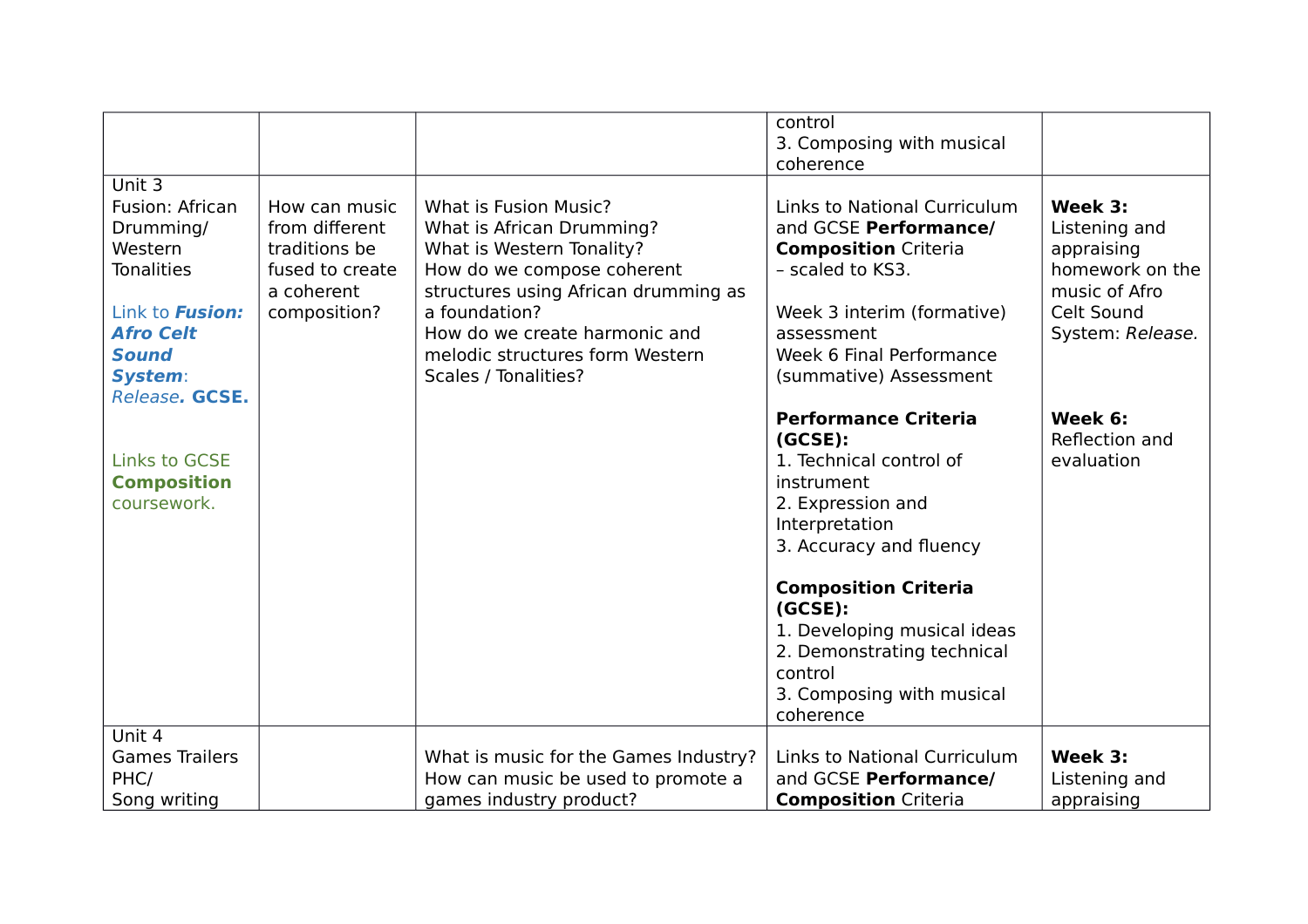| JCL                    |               | How can sound effects and               | - scaled to KS3.                                                                                                                                         | homework on the |
|------------------------|---------------|-----------------------------------------|----------------------------------------------------------------------------------------------------------------------------------------------------------|-----------------|
|                        |               | atmospheric sounds be used to create    |                                                                                                                                                          | music of Jeremy |
| Link to <b>Music</b>   |               | mood?                                   | Week 3 interim (formative)                                                                                                                               | Soule: Skyrim.  |
| for Stage and          |               | How can harmony can be used to          | assessment                                                                                                                                               |                 |
| <b>Screen GCSE -</b>   |               | affect mood and atmosphere?             | Week 6 Final Performance                                                                                                                                 |                 |
| <b>Star Wars and</b>   |               | What is a main theme?                   | (summative) Assessment                                                                                                                                   |                 |
| Wicked.                |               | How can leitmotif be used to link to    |                                                                                                                                                          | Week 6:         |
|                        |               | characters, moods and emotions?         | <b>Performance Criteria</b>                                                                                                                              | Reflection and  |
| <b>Links to GCSE</b>   |               | How can ostinatos be used to develop    | (GCSE):                                                                                                                                                  | evaluation      |
| <b>Composition</b>     |               | tension?                                | 1. Technical control of                                                                                                                                  |                 |
| coursework:            |               | How do composers create a coherent      | instrument                                                                                                                                               |                 |
| <b>Music for Stage</b> |               | composition to accompany games          | 2. Expression and                                                                                                                                        |                 |
| and Screen.            |               | trailers?                               | Interpretation                                                                                                                                           |                 |
|                        |               |                                         | 3. Accuracy and fluency                                                                                                                                  |                 |
|                        |               |                                         | <b>Composition Criteria</b><br>(GCSE):<br>1. Developing musical ideas<br>2. Demonstrating technical<br>control<br>3. Composing with musical<br>coherence |                 |
| Unit 5                 |               |                                         |                                                                                                                                                          |                 |
| <b>Final Major</b>     | What can I do | What would make a suitable final        | <b>Links to National Curriculum</b><br>and GCSE Performance/                                                                                             |                 |
| Project:               | to improve    | project for me?                         | <b>Composition Criteria</b>                                                                                                                              |                 |
|                        | my            | What would be a challenging yet         | - scaled to KS3.                                                                                                                                         |                 |
| <b>Links to GCSE</b>   | performance   | achievable gaol for me in this project? |                                                                                                                                                          |                 |
| Performance/           | and $/$ or    | What resources do I need to make an     | Week 3 interim (formative)                                                                                                                               |                 |
| <b>Composition</b>     | composition   | effective performance/ composition?     | assessment                                                                                                                                               |                 |
| coursework.            | level?        | What are my learning objectives for     | Week 6 Final Performance                                                                                                                                 |                 |
|                        |               | each lesson?                            | (summative) Assessment                                                                                                                                   |                 |
|                        |               | What would be a suitable homework/      |                                                                                                                                                          |                 |